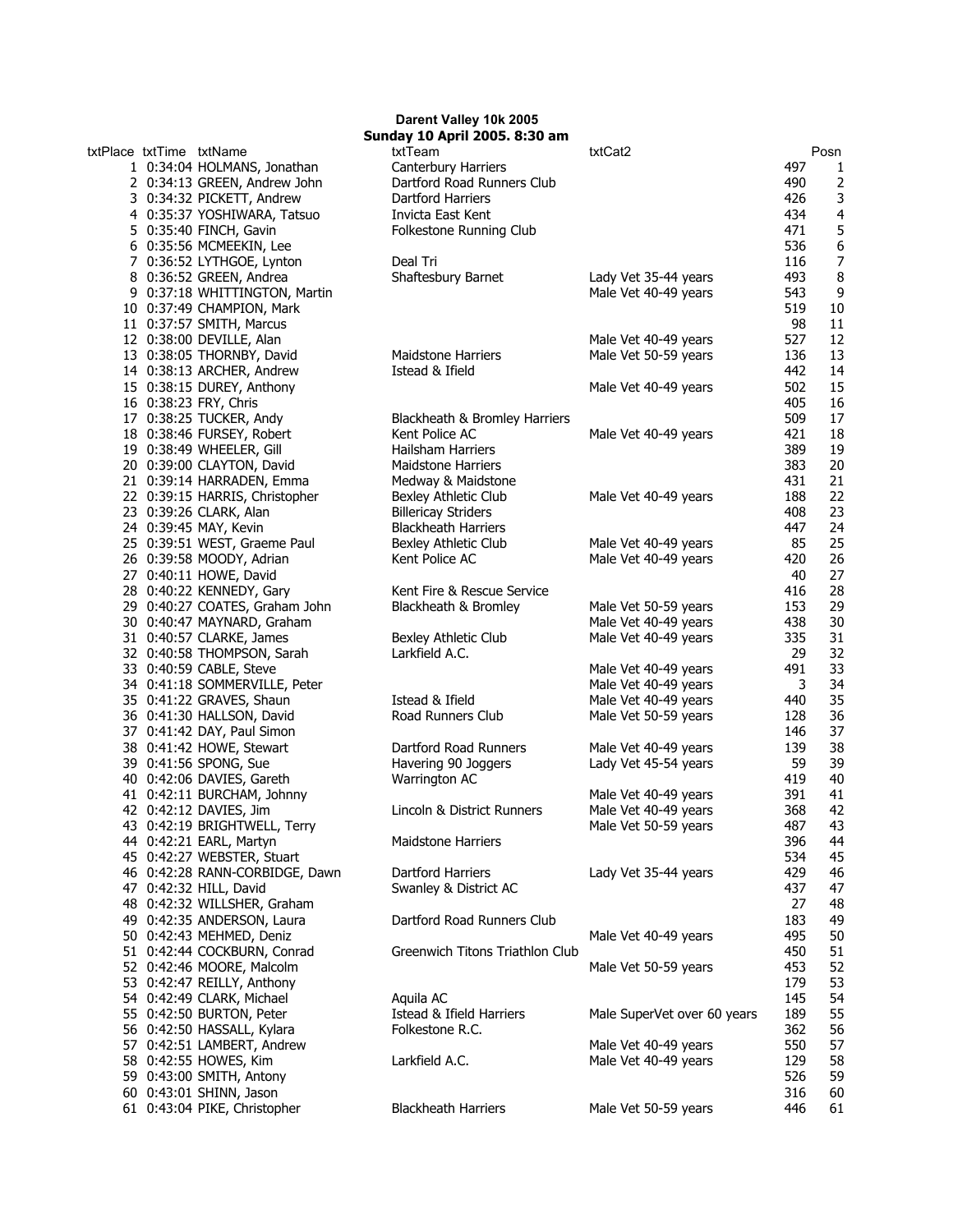| 62 0:43:06 JENKINS, Glyn               | Invicta East Kent               | Male SuperVet over 60 years | 326  | 62  |
|----------------------------------------|---------------------------------|-----------------------------|------|-----|
| 63 0:43:07 HUGHES, Catharine Mary      | Dartford Road Runners           | Lady Vet 35-44 years        | 374  | 63  |
| 64 0:43:12 ROBSON, Mark                |                                 |                             | 8    | 64  |
| 65 0:43:14 KITCHENER, Geoffrey         | Sevenoaks AC                    | Male Vet 50-59 years        | 510  | 65  |
| 66 0:43:14 GRIDLEY, David              |                                 |                             | 598  | 66  |
| 67 0:43:16 TOLHURST, John              | Paddock Wood AC                 | Male Vet 50-59 years        | 387  | 67  |
| 68 0:43:18 ATKINSON, Paul              | Dartford Road Runners           | Male Vet 40-49 years        | 152  | 68  |
| 69 0:43:19 MEDLEY, Ray                 | Bexley Athletic Club            | Male Vet 50-59 years        | 55   | 69  |
| 70 0:43:26 MCKENNA, Natasha            | Kent AC                         |                             | 501  | 70  |
| 71 0:43:27 TAYLOR, Neil                | Havering                        |                             | 466  | 71  |
| 72 0:43:28 PERRY, Stephen              |                                 |                             | 417  | 72  |
| 73 0:43:29 REYNOLDS, Jonathan Llewelyn |                                 |                             | 551  | 73  |
| 74 0:43:30 MAY, Chris                  | Dartford Road Runners           |                             | 475  | 74  |
| 75 0:43:34 CLARK, Ian                  | Dartford Road Runners           |                             | 53   | 75  |
| 76 0:43:38 DONOUGH, Annie              | Blackheath & Bromley            | Lady Vet 45-54 years        | 162  | 76  |
| 77 0:43:40 TUCKWELL, Colin             | Folkestone R.C.                 |                             | 409  | 77  |
| 78 0:43:41 JAMES, Sue                  |                                 | Lady Vet 45-54 years        | 520  | 78  |
| 79 0:43:43 GRAY, Natalie               | Medway & Maidstone              |                             | 194  | 79  |
| 80 0:43:44 LIGHTBURN, David            | Canterbury Harriers             | Male Vet 50-59 years        | 435  | 80  |
| 81 0:43:48 HALLING, Michael            |                                 |                             | 19   | 81  |
| 82 0:43:52 HICKMOTT, Stephen Robert    | Dartford Harriers               |                             | 190  | 82  |
| 83 0:43:56 PUGH, Malcolm               |                                 |                             | 109  | 83  |
| 84 0:43:58 GRIFFITHS, Peter            | Bexley Athletic Club            | Male Vet 40-49 years        | 126  | 84  |
| 85 0:44:00 BLOOMFIELD, Adrian          |                                 |                             | 433  | 85  |
| 86 0:44:00 MCIVER, John                |                                 | Male Vet 40-49 years        | 514  | 86  |
| 87 0:44:04 GOODWIN, Robert             | Invicta East Kent               | Male Vet 40-49 years        | 390  | 87  |
| 88 0:44:09 SMITH, Mike                 | Istead & Ifield Harriers        |                             | 402  | 88  |
| 89 0:44:12 OTHER, An                   |                                 |                             | 1000 | 89  |
| 90 0:44:15 TODD, Roger                 | Dartford Road Runners           |                             | 473  | 90  |
| 91 0:44:21 GREEN, Tony                 |                                 |                             | 508  | 91  |
| 92 0:44:25 MURTY, Elaine               | Dartford Harriers               |                             | 427  | 92  |
| 93 0:44:26 HAWKINGS, Lara              | Dartford Road Runners           | Lady Vet 35-44 years        | 17   | 93  |
| 94 0:44:31 FAIERS, Faye                | Folkestone R.C.                 |                             | 395  | 94  |
| 95 0:44:41 EKE, Grahame John           | Folkestone R.C.                 | Male Vet 50-59 years        | 361  | 95  |
| 96 0:44:45 CORBIDGE, Richard           | Dartford Road Runners           | Male Vet 40-49 years        | 430  | 96  |
| 97 0:44:50 WILLIAMS, Kate              |                                 | Lady Vet 35-44 years        | 320  | 97  |
| 98 0:44:51 PAINE, Colin                |                                 | Male Vet 40-49 years        | 197  | 98  |
| 99 0:44:56 CUMBERWORTH, Paul           |                                 |                             | 470  | 99  |
| 100 0:44:58 EGGLETON, Bernard          | New Eltham Joggers              | Male Vet 40-49 years        | 137  | 100 |
| 101 0:45:04 HAGUE, Carrie Ann          | Dartford Road Runners           |                             | 423  | 101 |
| 102 0:45:11 PRATTEN, Kate              |                                 |                             | 494  | 102 |
| 103 0:45:13 STIELOW, Lionel Charles    | Paddock Wood AC                 | Male Vet 50-59 years        | 5    | 103 |
| 104 0:45:15 PARSONS, David             | Redhill Royal Mail Running Club |                             | 467  | 104 |
| 105 0:45:17 SMART, Darren Ian          | Dartford Harriers               |                             | 154  | 105 |
| 106 0:45:17 WICKS, Kay                 |                                 | Lady Vet 35-44 years        | 513  | 106 |
| 107 0:45:33 BOWLEY, Matt               | Dartford Road Runners           |                             | 140  | 107 |
| 108 0:45:33 MACERLEAN, Neasa           | Canterbury Harriers             | Lady Vet 45-54 years        | 358  | 108 |
| 109 0:45:46 PYNE, Daniel Thomas        | Dartford Harriers               |                             | 394  | 109 |
| 110 0:45:48 MOLE, Denis                | Havering 90 Joggers             | Male Vet 50-59 years        | 596  | 110 |
| 111 0:46:12 CROSS, Gary                |                                 |                             | 444  | 111 |
| 112 0:46:14 DUNGATE, Keith Stephen     | Cambridge Harriers              | Male Vet 50-59 years        | 103  | 112 |
| 113 0:46:21 LAWSON, Phil               |                                 | Male Vet 40-49 years        | 66   | 113 |
| 114 0:46:22 NICHOLSON, Howard          |                                 |                             | 4    | 114 |
| 115 0:46:23 POPE, Alan                 | Orpington Road Runners          |                             | 251  | 115 |
| 116 0:46:26 BANFIELD, Diane            |                                 | Lady Vet 35-44 years        | 44   | 116 |
| 117 0:46:28 HOLPIN, Donna              |                                 | Lady Vet 35-44 years        | 43   | 117 |
| 118 0:46:29 PEACH, Jane Sara           | New Eltham Joggers              | Lady Vet 45-54 years        | 165  | 118 |
| 119 0:46:30 MORRISON, Ian              |                                 | Male Vet 40-49 years        | 492  | 119 |
| 120 0:46:32 PENA, Alex                 |                                 | Male Vet 40-49 years        | 545  | 120 |
| 121 0:46:37 BURNESS, Kevin John        |                                 | Male Vet 40-49 years        | 150  | 121 |
| 122 0:46:40 ARMITAGE, Christopher      |                                 | Male Vet 50-59 years        | 106  | 122 |
| 123 0:46:43 DAUBNEY, AI                |                                 |                             | 479  | 123 |
| 124 0:46:52 CANE, Peter                | New Eltham Joggers              | Male Vet 50-59 years        | 331  | 124 |
| 125 0:46:52 EVANS, Howard              |                                 |                             | 462  | 125 |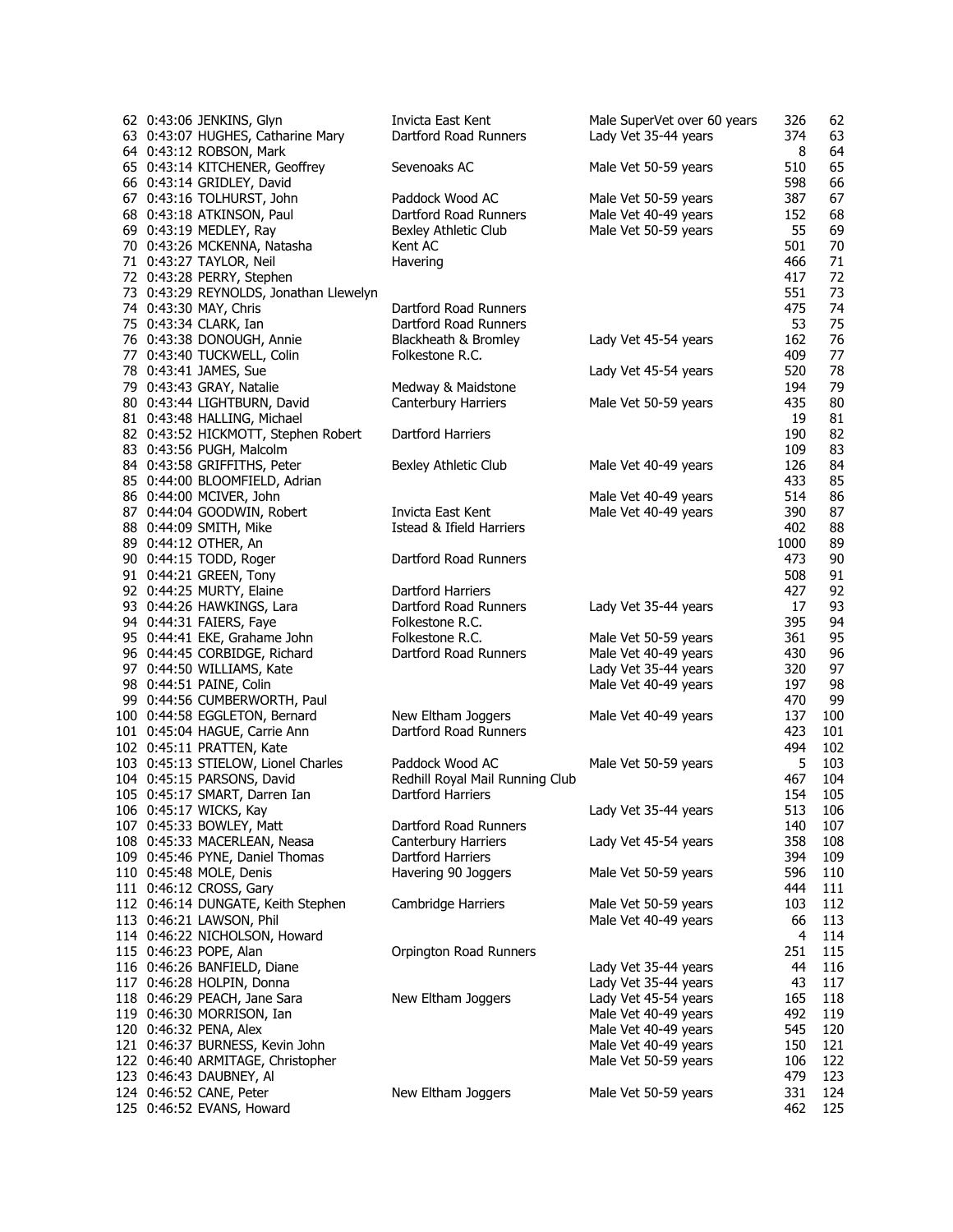| 126 0:46:53 LEAHY, Michael       |                                | Male Vet 40-49 years        | 548     | 126 |
|----------------------------------|--------------------------------|-----------------------------|---------|-----|
| 127 0:46:55 SHOTTON, Ray         |                                |                             | 317     | 127 |
| 128 0:46:59 ANDERSON, Gemma      | Dartford Road Runners          |                             | 474     | 128 |
| 129 0:47:07 COLLINS, Steve       | Tunbridge Wells Harriers       | Male Vet 40-49 years        | 454     | 129 |
| 130 0:47:08 PHILLIPS, Jeremy     |                                | Male Vet 40-49 years        | 48      | 130 |
|                                  |                                |                             |         |     |
| 131 0:47:09 GARROD, Ian          |                                |                             | 364     | 131 |
| 132 0:47:10 HUNTER, Jon          |                                | Male Vet 40-49 years        | 544     | 132 |
| 133 0:47:13 WILES, Rob           | Kent Police                    | Male Vet 50-59 years        | 346     | 133 |
| 134 0:47:20 NEWMAN, Simon        |                                | Male Vet 40-49 years        | 96      | 134 |
| 135 0:47:25 BAILEY, David        |                                |                             | 90      | 135 |
| 136 0:47:25 SMITH, Martin Edward |                                | Male Vet 40-49 years        | 600     | 136 |
|                                  |                                |                             |         |     |
| 137 0:47:26 KING, Paul Terence   |                                | Male Vet 40-49 years        | 432     | 137 |
| 138 0:47:31 FELSTEAD, Iain       |                                |                             | 147     | 138 |
| 139 0:47:32 HAGGARTY, Scot       | Sevenoaks A. C.                |                             | 306     | 139 |
| 140 0:47:33 ARCHER, Bill         | Istead & Ifield                | Male SuperVet over 60 years | 448     | 140 |
| 141 0:47:34 HOLLIDAY, Jessica    | Brighton Phoenix Athletic Club |                             | 407     | 141 |
| 142 0:47:44 STATHAM, Mark        |                                | Male Vet 40-49 years        | 311     | 142 |
|                                  |                                |                             |         |     |
| 143 0:47:44 LEWIS, David         |                                | Male Vet 50-59 years        | 515     | 143 |
| 144 0:47:45 DELAHOY, Trevor      |                                | Male Vet 50-59 years        | 522     | 144 |
| 145 0:47:46 HAWKINS, Mike        | Larkfield A.C.                 | Male Vet 40-49 years        | 388     | 145 |
| 146 0:47:48 WILLIAMS, John       | 100 Marathon Club              | Male SuperVet over 60 years | 155     | 146 |
| 147 0:47:48 BARNETT, Edwin       |                                |                             | 547     | 147 |
| 148 0:47:53 MARTIN, Paul         |                                |                             | 156     | 148 |
|                                  |                                | Male Vet 40-49 years        |         |     |
| 149 0:47:54 TRUMBLE, Rebecca     |                                |                             | 359     | 149 |
| 150 0:47:58 CHAMPION, Lynne      |                                | Lady Vet 35-44 years        | 518     | 150 |
| 151 0:48:16 BIGGS, Trevor        |                                | Male Vet 40-49 years        | 148     | 151 |
| 152 0:48:17 STEPHENS, Carol      |                                | Lady Vet 35-44 years        | 88      | 152 |
| 153 0:48:17 MUNTON, Deborah      | Sevenoaks A. C.                | Lady Vet 45-54 years        | 314     | 153 |
|                                  |                                |                             | 599     | 154 |
| 154 0:48:17 MORLING, R           |                                |                             |         |     |
| 155 0:48:20 GLASS, Trevor        |                                | Male Vet 40-49 years        | 472     | 155 |
| 156 0:48:22 FROST, Jason         | Mornington Chasers             |                             | 524     | 156 |
| 157 0:48:23 HALL, Michael Ian    |                                |                             | 373     | 157 |
| 158 0:48:24 SAUNDERS, Tracy      | Tunbridge Wells Harriers       |                             | 415     | 158 |
| 159 0:48:30 PETRIE, Richard      |                                |                             | 322     | 159 |
|                                  |                                |                             | 512     |     |
| 160 0:48:30 WILLIS, John         |                                | Male Vet 40-49 years        |         | 160 |
| 161 0:48:30 LADLEY, Kevin John   |                                | Male Vet 40-49 years        | 22      | 161 |
| 162 0:48:32 PETRIE, Simon        |                                |                             | 425     | 162 |
| 163 0:48:33 GRAHAM, Jamie John   | Dartford Road Runners          |                             | 461     | 163 |
| 164 0:48:37 GOSS, Paul David     | Bexley Athletic Club           | Male Vet 40-49 years        | 119     | 164 |
| 165 0:48:38 FRY, Bridie          |                                |                             | 404     | 165 |
|                                  |                                | Lady Vet 45-54 years        | 517     | 166 |
| 166 0:48:39 CILIA, Anne          |                                |                             |         |     |
| 167 0:48:41 ALDRED, Tim          | Orpington Road Runners         |                             | 104     | 167 |
| 168 0:48:43 THOMAS, Matthew      |                                |                             | 360     | 168 |
| 169 0:48:45 LEWIS, Simon David   |                                | Male Vet 40-49 years        | 482     | 169 |
| 170 0:48:49 CLEVERLY, Joe        | New Eltham Joggers             | Male SuperVet over 60 years | 329 170 |     |
| 171 0:48:54 ANDERSON, Graham     |                                | Male Vet 40-49 years        | 400     | 171 |
| 172 0:49:01 BREACH, David        |                                |                             | 127     | 172 |
|                                  |                                |                             |         |     |
| 173 0:49:02 BARKER, Steve        |                                | Male Vet 40-49 years        | 549     | 173 |
| 174 0:49:02 MCLAUGHLIN, Daniel   | Orpington Road Runners         | Male Vet 40-49 years        | 250     | 174 |
| 175 0:49:03 MERCER, Alan         | Orpington Road Runners         | Male Vet 40-49 years        | 249     | 175 |
| 176 0:49:09 THOMAS, Richard      |                                | Male Vet 40-49 years        | 11      | 176 |
| 177 0:49:10 FITZGERALD, Bill     | Orpington Road Runners         |                             | 241     | 177 |
| 178 0:49:12 HILL, Sarah          |                                |                             | 110     | 178 |
|                                  |                                |                             |         |     |
| 179 0:49:12 TAYLOR, David        | Vegetarian Cycling & A.C.      | Male Vet 40-49 years        | 412     | 179 |
| 180 0:49:12 IMPEY, Matthew       |                                |                             | 74      | 180 |
| 181 0:49:13 MOSSON, A            |                                | Male Vet 50-59 years        | 499     | 181 |
| 182 0:49:20 FORD, Colin          | Orpington Road Runners         | Male Vet 40-49 years        | 204     | 182 |
| 183 0:49:21 AMOR, David          |                                | Male Vet 50-59 years        | 83      | 183 |
| 184 0:49:22 CLACK, Paul          |                                |                             | 365     | 184 |
|                                  |                                |                             |         |     |
| 185 0:49:23 RATCLIFFE, Sarah     | Orpington Road Runners         | Lady Vet 35-44 years        | 217     | 185 |
| 186 0:49:24 WEHRLE, Steve        | <b>Dulwich Runners</b>         | Male Vet 50-59 years        | 459     | 186 |
| 187 0:49:24 HANN, Ernie          |                                |                             | 410     | 187 |
| 188 0:49:24 FENNER, Simon        | Orpington Road Runners         |                             | 227     | 188 |
| 189 0:49:26 KING, Ian            |                                |                             | 406     | 189 |
|                                  |                                |                             |         |     |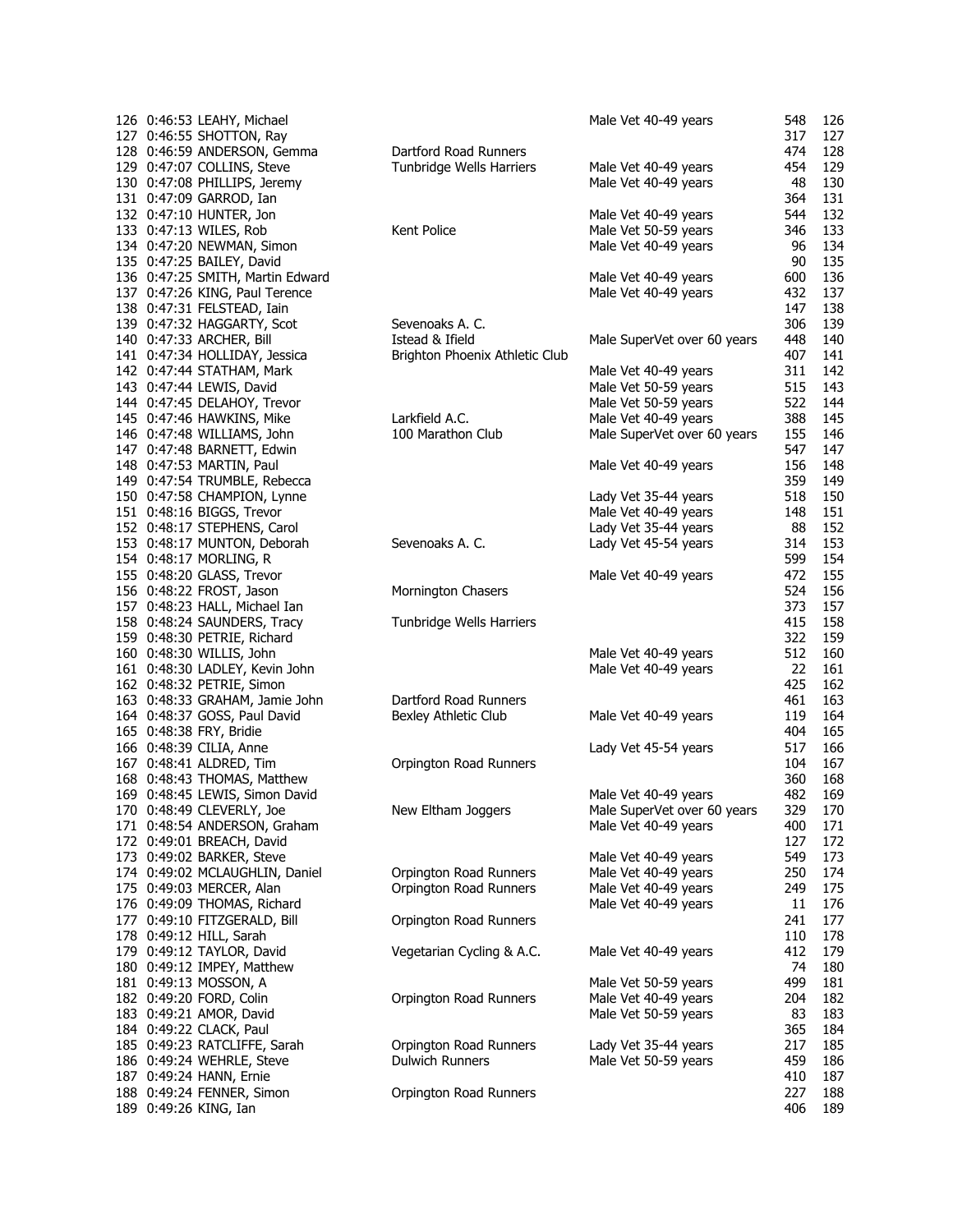| 190 0:49:28 WELLS, Richard                            |                            |                             | 168        | 190        |
|-------------------------------------------------------|----------------------------|-----------------------------|------------|------------|
| 191 0:49:34 WHEELER, Russell                          |                            |                             | 41         | 191        |
| 192 0:49:36 CERELY, Peter                             | Dorset Doddlers R/C        | Male SuperVet over 60 years | 47         | 192        |
| 193 0:49:40 BENNION, Sharon                           |                            | Lady Vet 35-44 years        | 507        | 193        |
| 194 0:49:42 BATES, Jane                               |                            | Lady Vet 45-54 years        | 92         | 194        |
| 195 0:49:43 COUPLAND, Tracey                          |                            |                             | 195        | 195        |
| 196 0:49:44 BYARD, Andrew George                      | Dartford Harriers          | Male Vet 40-49 years        | 537        | 196        |
| 197 0:49:45 LAMMAS, Scott                             | Dartford Road Runners      |                             | 60         | 197        |
| 198 0:49:45 GOLDSOWRTHY, J                            |                            |                             | 354        | 198        |
| 199 0:49:46 DALE, Sue                                 |                            | Lady Vet 45-54 years        | 594        | 199        |
| 200 0:49:49 RHODES, Simon                             |                            | Male Vet 40-49 years        | 478        | 200        |
| 201 0:49:51 SCUTT, Graham                             |                            | Male Vet 40-49 years        | 125        | 201        |
| 202 0:49:53 BARRINGTON, David                         |                            | Male Vet 40-49 years        | 428        | 202        |
| 203 0:49:57 PALIN, Dean                               |                            |                             | 164        | 203        |
| 204 0:49:59 TURNER, Michael                           | Orpington Road Runners     | Male Vet 40-49 years        | 224        | 204        |
| 205 0:49:59 STEELE, Rupert                            |                            | Male Vet 40-49 years        | 84         | 205        |
| 206 0:50:01 LIM, Kim                                  | Bexley Athletic Club       | Lady Vet 45-54 years        | 196        | 206        |
| 207 0:50:03 SMITH, Darren                             |                            |                             | 504        | 207        |
| 208 0:50:11 DUGDALE, Richard J                        |                            | Male Vet 40-49 years        | 357        | 208        |
| 209 0:50:12 CASON, Stephen                            |                            | Male Vet 40-49 years        | 393        | 209        |
| 210 0:50:13 HANN, Kevin                               |                            |                             | 89         | 210        |
| 211 0:50:17 GOSS, Breda Mary                          | Bexley Athletic Club       | Lady Vet 35-44 years        | 118        | 211        |
| 212 0:50:19 ANGELL, Kevin James                       | Bexley Athletic Club       | Male Vet 50-59 years        | 382        | 212        |
| 213 0:50:21 FURZER, Penny                             |                            |                             | 54         | 213        |
| 214 0:50:21 FURZER, Paul                              |                            |                             | 57         | 214        |
| 215 0:50:24 ZUANELLA, Steven                          |                            |                             | 455        | 215        |
| 216 0:50:33 SPALDING, John                            |                            | Male Vet 50-59 years        | 350        | 216        |
| 217 0:50:37 BROOM, Neil<br>218 0:50:38 TANNER, Martin |                            | Male Vet 50-59 years        | 130<br>151 | 217<br>218 |
| 219 0:50:38 CLOKE, Yvonne                             |                            | Lady Vet 35-44 years        | 77         | 219        |
| 220 0:50:41 MCINTOSH, Stuart                          |                            |                             | 115        | 220        |
| 221 0:50:46 HUGO, Jeremy                              | New Eltham Joggers         | Male Vet 40-49 years        | 332        | 221        |
| 222 0:50:52 BROWN, Madalaine                          | 26.2 Road Runners Club     | Lady Vet 45-54 years        | 45         | 222        |
| 223 0:50:52 SUMMERS, Derek                            | 26.2 Road Runners Club     | Male Vet 50-59 years        | 46         | 223        |
| 224 0:50:57 BROWN, Ellie                              |                            | Lady Vet 35-44 years        | 91         | 224        |
| 225 0:50:59 MORAN, Nicholas                           | Orpington Road Runners     |                             | 213        | 225        |
| 226 0:51:08 DORMAN, Gary                              |                            |                             | 13         | 226        |
| 227 0:51:09 STEWART, Alice                            |                            |                             | 424        | 227        |
| 228 0:51:11 BROWN, Adrian                             |                            |                             | 418        | 228        |
| 229 0:51:13 CAMPBELL, Lisa Jane                       | Dartford Road Runners      |                             | 141        | 229        |
| 230 0:51:15 CAMPBELL, Gary                            |                            |                             | 344        | 230        |
| 231 0:51:23 MURPHY, Joanne                            | Cambridge Harriers         | Lady Vet 45-54 years        | 158        | 231        |
| 232 0:51:25 BARBUTI, Sandra                           |                            | Lady Vet 35-44 years        | 192        | 232        |
| 233 0:51:31 POLE, Richard John                        | <b>Dulwich Runners</b>     | Male Vet 40-49 years        | 489        | 233        |
| 234 0:51:31 COX, Barney                               |                            |                             | 310        | 234        |
| 235 0:51:38 CLEMENTS, John                            |                            |                             | 93         | 235        |
| 236 0:51:40 NORTHCROFT, David                         | <b>Maidstone Harriers</b>  | Male SuperVet over 60 years | 340        | 236        |
| 237 0:51:42 GIANNONI, Keith                           | Metropolitan Police A Assn | Male Vet 40-49 years        | 87         | 237        |
| 238 0:51:42 GEEDON, Stephen                           |                            |                             | 533        | 238        |
| 239 0:51:44 BARON, Gerald                             |                            | Male Vet 50-59 years        | 313        | 239        |
| 240 0:51:47 BYGRAVE, Shane                            |                            | Male Vet 40-49 years        | 336        | 240        |
| 241 0:51:49 MARSDEN, Karen                            |                            |                             | 503        | 241        |
| 242 0:51:51 THIRKETTLE, Graeme                        |                            |                             | 460        | 242        |
| 243 0:51:52 SQUANCE, Paul                             |                            | Male Vet 40-49 years        | 506        | 243        |
| 244 0:52:09 WINTER, Reuben                            |                            | Male Vet 40-49 years        | 403        | 244        |
| 245 0:52:11 BARTLETT, Edwin Henry                     | Vets A.C.                  | Male SuperVet over 60 years | 42         | 245        |
| 246 0:52:25 CLOKE, Howard                             |                            | Male Vet 40-49 years        | 78         | 246        |
| 247 0:52:28 PEACH, Alan                               | Ashford & District         | Male Vet 40-49 years        | 28         | 247        |
| 248 0:52:32 DAVEY, Madeleine Louise                   | Dartford Harriers          | Lady Vet 45-54 years        | 378        | 248        |
| 249 0:52:33 MARKS, Leander Gail                       |                            | Lady Vet 35-44 years        | 411        | 249        |
| 250 0:52:38 RANSOM, Camilla                           |                            |                             | 356        | 250        |
| 251 0:52:39 BOXALL, Fiona                             |                            | Lady Vet 35-44 years        | 372        | 251        |
| 252 0:52:40 JOHNSON, Robert William G                 | Sevenoaks A. C.            |                             | 384        | 252        |
| 253 0:52:42 LINDSEY, Valerie                          | Paddock Wood AC            | Lady SuperVet over 55 years | 597        | 253        |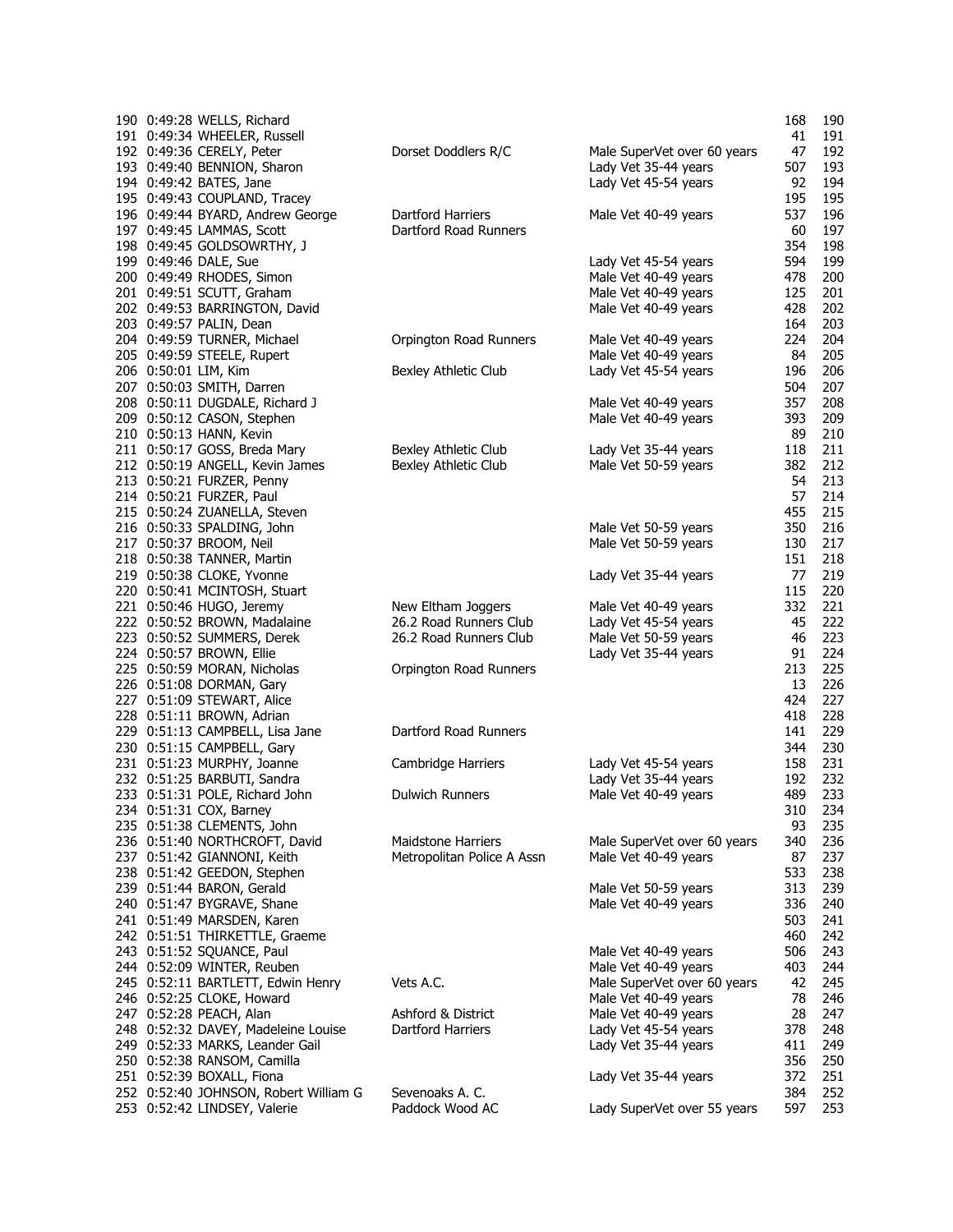|  | 254 0:52:42 COX, Michael                              | Dartford Harriers               | Male Vet 50-59 years        | 160       | 254        |
|--|-------------------------------------------------------|---------------------------------|-----------------------------|-----------|------------|
|  | 255 0:52:53 PEARCE, Paul                              |                                 | Male Vet 40-49 years        | 535       | 255        |
|  | 256 0:53:03 BLACKWELL, Dave                           |                                 |                             | 413       | 256        |
|  | 257 0:53:03 BEER, Nigel                               | Orpington Road Runners          | Male Vet 40-49 years        | 235       | 257        |
|  | 258 0:53:04 WELLS, Trevor                             |                                 | Male Vet 50-59 years        | 318       | 258        |
|  | 259 0:53:06 LOVELL, Peter                             | Orpington Road Runners          | Male SuperVet over 60 years | 243       | 259        |
|  | 260 0:53:06 WRIGHT, Steven                            | Orpington Road Runners          |                             | 242       | 260        |
|  | 261 0:53:08 CAREY, Allan                              | Orpington Road Runners          | Male Vet 40-49 years        | 219       | 261        |
|  |                                                       |                                 |                             | 233       |            |
|  | 262 0:53:08 CLARKE, Simon                             | Orpington Road Runners          |                             |           | 262        |
|  | 263 0:53:12 GRIFFITHS, Bob                            | Redhill Royal Mail Running Club | Male Vet 40-49 years        | 469       | 263        |
|  | 264 0:53:14 BURGESS, Howard                           | Vets A.C.                       | Male Vet 50-59 years        | 386       | 264        |
|  | 265 0:53:16 HENSMAN, John                             |                                 |                             | 375       | 265        |
|  | 266 0:53:19 MCCAVIGAN, Claire                         | Orpington Road Runners          |                             | 232       | 266        |
|  | 267 0:53:19 ENOCK, Eric                               | Orpington Road Runners          | Male Vet 40-49 years        | 205       | 267        |
|  | 268 0:53:19 MORRIS, Gregory                           | Orpington Road Runners          | Male Vet 40-49 years        | 247       | 268        |
|  | 269 0:53:20 MUTTUKUMARU, Christopher                  |                                 | Male Vet 50-59 years        | 343       | 269        |
|  | 270 0:53:20 HEAP, Martin                              |                                 | Male Vet 50-59 years        | 488       | 270        |
|  | 271 0:53:24 NUTTALL, Peter                            | Tunbridge Wells Harriers        |                             | 541       | 271        |
|  | 272 0:53:26 MAY, John                                 | Dartford Road Runners           | Male Vet 50-59 years        | 476       | 272        |
|  | 273 0:53:34 GALLAGHER, Les                            |                                 | Male Vet 40-49 years        | 538       | 273        |
|  | 274 0:53:34 MISTICONI, Marco                          |                                 |                             | 58        | 274        |
|  | 275 0:53:37 BAGGALEY, Martin                          | New Eltham Joggers              | Male Vet 40-49 years        | 348       | 275        |
|  | 276 0:53:37 STEVENS, Thomas                           | Beckenham Running Club          | Male Vet 40-49 years        | 12        | 276        |
|  | 277 0:53:37 POWELL, Alf                               |                                 | Male Vet 50-59 years        | 50        | 277        |
|  |                                                       |                                 |                             | 79        | 278        |
|  | 278 0:53:38 SYERS, Clare                              |                                 |                             |           |            |
|  | 279 0:53:43 SYERS, Lucy                               |                                 |                             | 80        | 279        |
|  | 280 0:53:45 LAWSON, Stephen                           | Havering 90 Joggers             | Male Vet 40-49 years        | 64        | 280        |
|  | 281 0:53:53 MCKENZIE, Stuart                          |                                 |                             | 38        | 281        |
|  | 282 0:53:57 NORRIS, Andrew                            |                                 |                             | 325       | 282        |
|  | 283 0:53:57 CARTER, Bob                               | Istead & Ifield                 | Male SuperVet over 60 years | 500       | 283        |
|  | 284 0:53:57 SYRETT, Nick                              |                                 | Male Vet 40-49 years        | 132       | 284        |
|  | 285 0:54:01 DUNGATE, Stephanie Marie                  | Cambridge Harriers              | Lady Vet 45-54 years        | 102       | 285        |
|  | 286 0:54:01 BAGGALEY, Karen                           | New Eltham Joggers              | Lady Vet 35-44 years        | 349       | 286        |
|  | 287 0:54:02 FROST, Timothy                            |                                 | Male Vet 40-49 years        | 516       | 287        |
|  | 288 0:54:06 COCKBURN, Catriona                        | Greenwich Titons Triathlon Club |                             | 451       | 288        |
|  | 289 0:54:12 CONNAUGHTON, Peter                        |                                 | Male Vet 50-59 years        | 521       | 289        |
|  | 290 0:54:14 OTHER, An                                 |                                 |                             | 1000      | 290        |
|  | 291 0:54:14 CARNELL-HOLDAWAY, Paul                    |                                 |                             | 353       | 291        |
|  | 292 0:54:17 HORDEN, Teresa                            | Dartford Road Runners           |                             | 371       | 292        |
|  | 293 0:54:21 BEECHAM, Susan Louise                     |                                 | Lady Vet 35-44 years        | 392       | 293        |
|  | 294 0:54:22 CORBETT, Paul                             | Bexley Athletic Club            | Male Vet 40-49 years        | 82        | 294        |
|  | 295 0:54:24 GRAY, Beatrice                            |                                 |                             | 193       | 295        |
|  |                                                       |                                 | Lady Vet 45-54 years        |           |            |
|  | 296 0:54:37 BUDGEN, Paul                              | Lingfield Runners               |                             | 319       | 296        |
|  | 297 0:54:42 TYLER, Alison                             | Orpington Road Runners          | Lady Vet 35-44 years        | 223       | 297        |
|  | 298 0:54:42 KAVANAGH, Terry                           |                                 | Male SuperVet over 60 years | 529       | 298        |
|  | 299 0:54:43 SAIZ, Ramon                               | Blackheath & Bromley            | Male SuperVet over 60 years | 339       | 299        |
|  | 300 0:54:44 PERKINS, James                            |                                 | Male Vet 50-59 years        | 75        | 300        |
|  | 301 0:54:56 SUTTON, Jane                              | Dartford Road Runners           | Lady Vet 35-44 years        | 363       | 301        |
|  | 302 0:55:14 CHANDLER, David                           |                                 | Male Vet 50-59 years        | 540       | 302        |
|  | 303 0:55:20 WISSON, Shirley                           |                                 | Lady Vet 45-54 years        | 485       | 303        |
|  | 304 0:55:21 BILLINGS, Sue                             |                                 | Lady Vet 35-44 years        | 18        | 304        |
|  | 305 0:55:23 COX, David                                |                                 |                             | 108       | 305        |
|  | 306 0:55:24 MANTHORPE, Mike                           |                                 | Male Vet 50-59 years        | 441       | 306        |
|  | 307 0:55:28 MILLER, Lucy                              | Orpington Road Runners          |                             | 236       | 307        |
|  | 308 0:55:28 GOODBUS, Mark                             | Orpington Road Runners          |                             | 238       | 308        |
|  | 309 0:55:29 DORRITY, Miriam                           | Paddock Wood AC                 | Lady Vet 45-54 years        | 449       | 309        |
|  | 310 0:55:29 ROBERTS, Penny                            | Paddock Wood AC                 | Lady SuperVet over 55 years | 422       | 310        |
|  |                                                       |                                 |                             |           |            |
|  |                                                       |                                 |                             |           |            |
|  | 311 0:55:34 AYNSE, Alan                               |                                 | Male Vet 40-49 years        | 552       | 311        |
|  | 312 0:55:35 BURCHETT, Paul                            | <b>Stopsley Striders</b>        | Male Vet 50-59 years        | 65        | 312        |
|  | 313 0:55:43 MIDWINTER, Lavinia                        | Orpington Road Runners          | Lady Vet 35-44 years        | 244       | 313        |
|  | 314 0:55:49 FLANDLEY, M                               |                                 |                             | 511       | 314        |
|  | 315 0:55:59 BROWN, Dean                               |                                 |                             | 39        | 315        |
|  | 316 0:56:12 CORBETT, James<br>317 0:56:13 MOORE, Inge | Bexley Athletic Club            | Lady Vet 45-54 years        | 94<br>452 | 316<br>317 |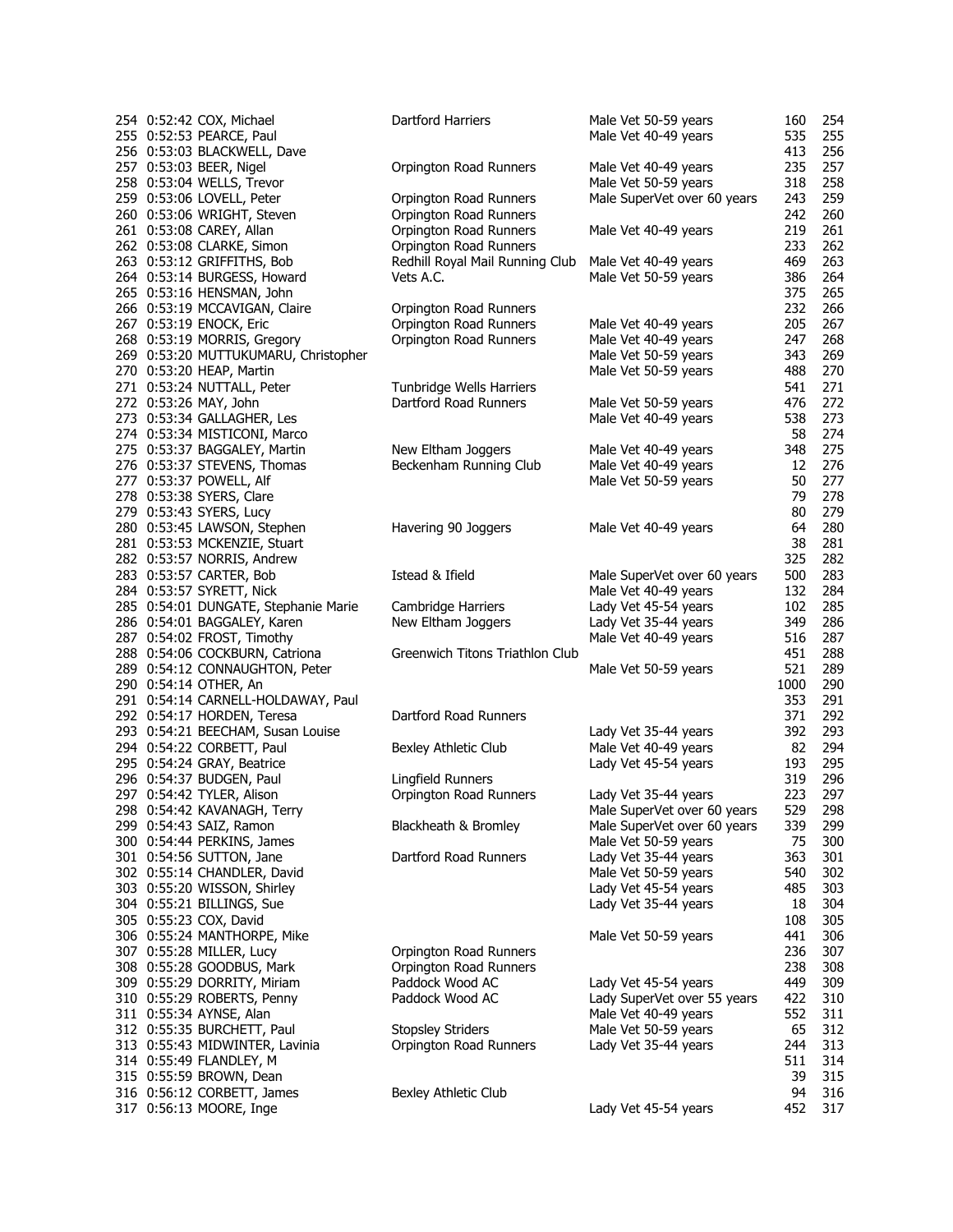| 318 0:56:19 BARTLETT, Ian James      | New Eltham Joggers       | Male SuperVet over 60 years | 327 | 318 |
|--------------------------------------|--------------------------|-----------------------------|-----|-----|
| 319 0:56:24 WICKER, Tony             |                          |                             | 72  | 319 |
| 320 0:56:24 CARPENTER, Teresa Ann    |                          |                             | 301 | 320 |
| 321 0:56:25 CARPENTER, Colin Brian   | Medway & Maidstone       | Male Vet 50-59 years        | 300 | 321 |
| 322 0:56:28 PICKETT, Kenneth George  | Dartford Harriers        | Male Vet 50-59 years        | 380 | 322 |
| 323 0:56:38 WOLFF, Berni             |                          |                             | 532 | 323 |
| 324 0:56:39 CONSTANT, Christopher    |                          |                             | 312 | 324 |
| 325 0:56:40 SALTER, Nikki            |                          | Lady Vet 35-44 years        | 180 | 325 |
| 326 0:56:40 WEST, Jane Ann           | Bexley Athletic Club     | Lady Vet 35-44 years        | 86  | 326 |
| 327 0:56:40 NORMAN, Alison           |                          |                             | 176 | 327 |
| 328 0:56:41 PARKER, Audrey           |                          |                             | 81  | 328 |
| 329 0:56:42 CORBETT, Colin           | Bexley Athletic Club     | Male SuperVet over 60 years | 338 | 329 |
| 330 0:56:45 COOMBES, Robert          | Dartford Harriers        | Male Vet 50-59 years        | 523 | 330 |
| 331 0:56:47 KERR, Jeffrey            |                          |                             | 191 | 331 |
| 332 0:56:49 BEER, Craig              |                          |                             | 436 | 332 |
| 333 0:56:52 WILLMOTT, Nikki          | Dartford Road Runners    | Lady Vet 35-44 years        | 397 | 333 |
| 334 0:57:07 BARILLARI, Caterina      |                          |                             | 457 | 334 |
| 335 0:57:07 BLUCK, Gavin             |                          |                             | 456 | 335 |
| 336 0:57:14 HEWITT, Adrienne         |                          |                             | 167 | 336 |
| 337 0:57:16 SAMS, Janetta            |                          | Lady Vet 35-44 years        | 309 | 337 |
| 338 0:57:16 TONG, Lindsey            |                          | Lady Vet 45-54 years        | 315 | 338 |
| 339 0:57:18 COUSINS, Amy             | Dartford Harriers        |                             | 32  | 339 |
| 340 0:57:19 HARRIS, Karen            |                          | Lady Vet 45-54 years        | 133 | 340 |
| 341 0:57:19 HARRIS, Graham           |                          | Male Vet 50-59 years        | 134 | 341 |
| 342 0:57:20 JONES, Natalie           |                          |                             | 143 | 342 |
| 343 0:57:31 GUNNER, Debbie           |                          | Lady Vet 35-44 years        | 525 | 343 |
| 344 0:57:36 EASTBURY, Justine        |                          |                             | 496 | 344 |
| 345 0:57:51 HADFIELD, Jenny          | New Eltham Joggers       | Lady Vet 35-44 years        | 334 | 345 |
| 346 0:57:53 COUSINS, Graham          | Dartford Harriers        | Male Vet 50-59 years        | 34  | 346 |
| 347 0:58:02 NEAL, Jennifer           | New Eltham Joggers       | Lady Vet 35-44 years        | 328 | 347 |
| 348 0:58:04 WEBSTER, Keith           | New Eltham Joggers       | Male SuperVet over 60 years | 333 | 348 |
| 349 0:58:05 EDWARDS, Helen           |                          | Lady Vet 35-44 years        | 539 | 349 |
| 350 0:58:13 CANE, Susan              | New Eltham Joggers       | Lady Vet 45-54 years        | 330 | 350 |
| 351 0:58:14 FURLONG, Keith Richard   |                          | Male Vet 40-49 years        | 120 | 351 |
| 352 0:58:19 MCAVAN, Andy             |                          |                             | 101 | 352 |
| 353 0:58:26 MICHALAKIS, Deidre       | New Eltham Joggers       | Lady Vet 35-44 years        | 337 | 353 |
| 354 0:58:28 TIDMARSH, Robert         |                          | Male Vet 40-49 years        | 592 | 354 |
| 355 0:58:32 HIBBARD, Julie           | Dartford Harriers        | Lady Vet 35-44 years        | 379 | 355 |
| 356 0:58:32 DURNELL, Andrew          |                          |                             | 49  | 356 |
| 357 0:58:34 DICKENSON, Tracy         |                          |                             | 505 | 357 |
| 358 0:58:40 WRAFTER, Tom             |                          | Male SuperVet over 60 years | 542 | 358 |
| 359 0:59:03 WHITTAKER, Rose          | Bexley Athletic Club     | Lady Vet 45-54 years        | 341 | 359 |
| 360 0:59:03 GARRETT, Tony            | Bexley Athletic Club     | Male SuperVet over 60 years | 342 | 360 |
| 361 0:59:19 COOK, Peter Frank        |                          |                             | 199 | 361 |
| 362 0:59:21 PAGET, Kevin             |                          | Male Vet 40-49 years        | 366 | 362 |
| 363 0:59:22 RESTALL, Claire          |                          |                             | 114 | 363 |
| 364 0:59:23 SMITH, Julie             |                          | Lady Vet 35-44 years        | 355 | 364 |
| 365 0:59:30 ABBOTT, Ralph            |                          | Male Vet 50-59 years        | 498 | 365 |
| 366 0:59:30 WOOD, Colin              |                          | Male Vet 50-59 years        | 113 | 366 |
| 367 0:59:31 WISSON, Joanne           |                          | Lady Vet 35-44 years        | 486 | 367 |
| 368 0:59:52 WILKINS, Sarah           |                          |                             | 304 | 368 |
| 369 0:59:53 SMITH, Duncan            |                          |                             | 477 | 369 |
| 370 0:59:59 BROWN, David             | Sittingbourne Striders   | Male Vet 50-59 years        | 181 | 370 |
| 371 1:00:10 READ, Marian Elizabeth   | <b>Dartford Harriers</b> | Lady Vet 45-54 years        | 398 | 371 |
| 372 1:00:11 WILKINS, Martin          |                          | Male Vet 50-59 years        | 303 | 372 |
| 373 1:00:15 COUSINS, Sheila          | Dartford Harriers        | Lady Vet 45-54 years        | 33  | 373 |
| 374 1:00:15 LEE, Frank               | New Eltham Joggers       | Male SuperVet over 60 years | 135 | 374 |
| 375 1:00:26 WING, Julie              | Maidstone Harriers       | Lady Vet 45-54 years        | 376 | 375 |
| 376 1:00:42 SEAL, Amanda             | New Eltham Joggers       |                             | 112 | 376 |
| 377 1:00:45 WILKINSON, Beth          | <b>Bromley Vets</b>      | Lady SuperVet over 55 years | 122 | 377 |
| 378 1:01:01 WARREN, Peter            | Dulwich Runners A. C.    | Male Vet 40-49 years        | 142 | 378 |
| 379 1:01:01 VAUGHAN WILLIAMS, Xanthe |                          | Lady Vet 35-44 years        | 323 | 379 |
| 380 1:01:11 GILES, Jeanette          | Istead & Ifield Harriers | Lady SuperVet over 55 years | 198 | 380 |
| 381 1:01:14 TRUETT, D                |                          | Lady Vet 35-44 years        | 595 | 381 |
|                                      |                          |                             |     |     |
|                                      |                          |                             |     |     |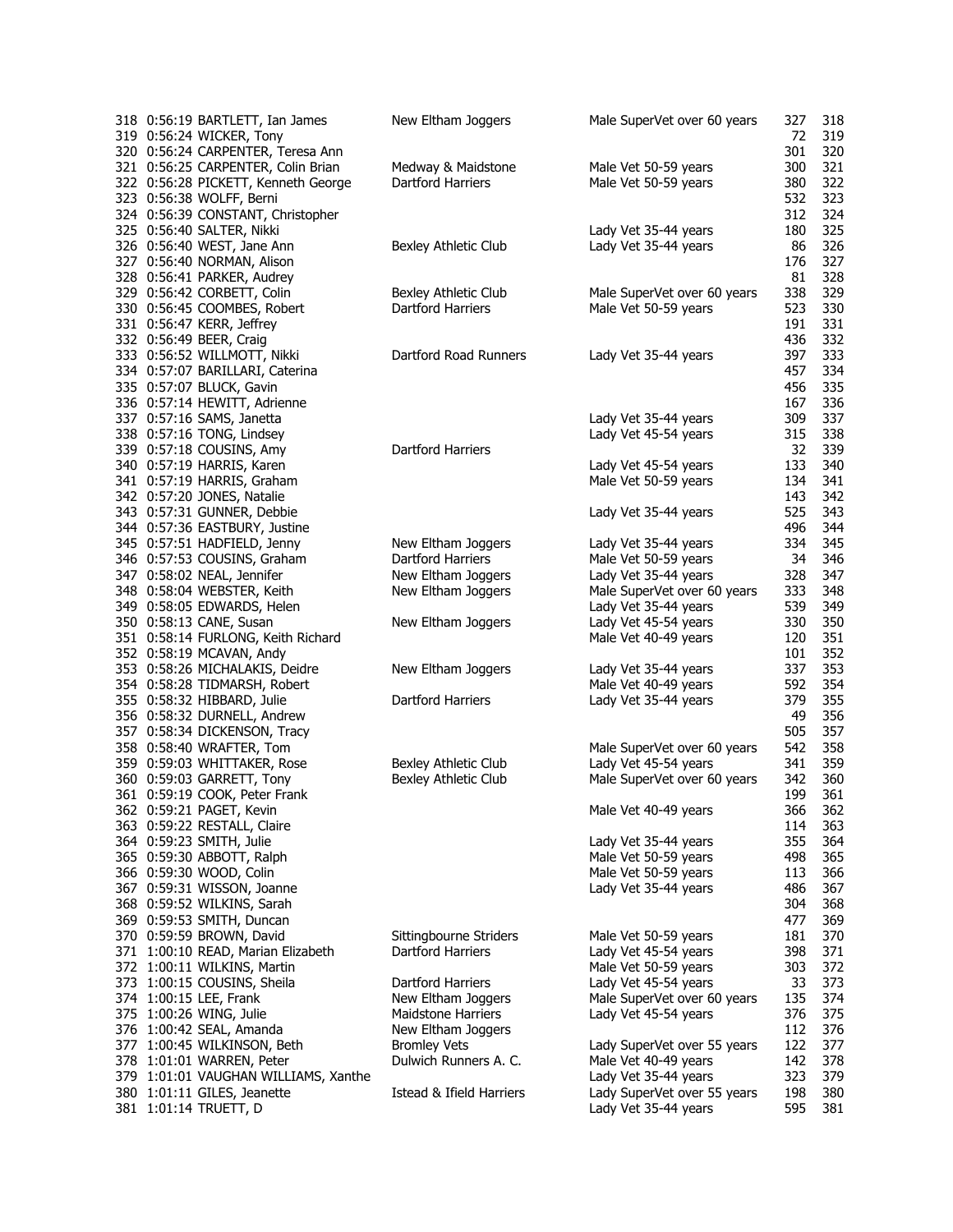| 383 1:01:16 PENFOLD, Mary<br>384 1:01:34 PEARCE, Clare<br>385 1:01:35 PUTMAN, Brideen<br>386 1:01:38 GIBBS, Patricia<br>387 1:01:40 ARCHER, Mark Anthony<br>388 1:01:44 BROOKS, Graham<br>389 1:02:04 JENNINGS, Sylvia Mary<br>390 1:02:38 CHEESMAN, Greg<br>391 1:02:52 WEST, Victor<br>392 1:02:53 LAWSON, Katherin<br>393 1:02:55 GENN, Terence<br>394 1:02:59 FOOKS, Helen<br>395 1:03:00 WILKINS, Christine<br>396 1:03:13 LEBERL, Geoffrey<br>397 1:03:40 MOINTY, Maureen<br>398 1:03:45 IRVINE, Lesley Ann<br>399 1:04:07 COOPER, Melanie Jane<br>400 1:04:13 PAGET, Tracey<br>401 1:04:24 MAHON, Mandy | Serpentine Running Club<br>Tunbridge Wells Harriers<br>Bexley Athletic Club<br>Istead & Ifield<br>Vets A.C. | Lady Vet 35-44 years<br>Lady Vet 35-44 years<br>Lady Vet 35-44 years<br>Male SuperVet over 60 years<br>Lady SuperVet over 55 years<br>Male Vet 50-59 years<br>Lady Vet 35-44 years<br>Male Vet 50-59 years<br>Lady Vet 45-54 years<br>Male SuperVet over 60 years<br>Lady Vet 45-54 years | 324<br>169<br>528<br>307<br>123<br>9<br>56<br>170<br>468<br>68<br>21<br>480<br>305<br>124 | 383<br>384<br>385<br>386<br>387<br>388<br>389<br>390<br>391<br>392<br>393<br>394<br>395 |
|----------------------------------------------------------------------------------------------------------------------------------------------------------------------------------------------------------------------------------------------------------------------------------------------------------------------------------------------------------------------------------------------------------------------------------------------------------------------------------------------------------------------------------------------------------------------------------------------------------------|-------------------------------------------------------------------------------------------------------------|-------------------------------------------------------------------------------------------------------------------------------------------------------------------------------------------------------------------------------------------------------------------------------------------|-------------------------------------------------------------------------------------------|-----------------------------------------------------------------------------------------|
|                                                                                                                                                                                                                                                                                                                                                                                                                                                                                                                                                                                                                |                                                                                                             |                                                                                                                                                                                                                                                                                           |                                                                                           |                                                                                         |
|                                                                                                                                                                                                                                                                                                                                                                                                                                                                                                                                                                                                                |                                                                                                             |                                                                                                                                                                                                                                                                                           |                                                                                           |                                                                                         |
|                                                                                                                                                                                                                                                                                                                                                                                                                                                                                                                                                                                                                |                                                                                                             |                                                                                                                                                                                                                                                                                           |                                                                                           |                                                                                         |
|                                                                                                                                                                                                                                                                                                                                                                                                                                                                                                                                                                                                                |                                                                                                             |                                                                                                                                                                                                                                                                                           |                                                                                           |                                                                                         |
|                                                                                                                                                                                                                                                                                                                                                                                                                                                                                                                                                                                                                |                                                                                                             |                                                                                                                                                                                                                                                                                           |                                                                                           |                                                                                         |
|                                                                                                                                                                                                                                                                                                                                                                                                                                                                                                                                                                                                                |                                                                                                             |                                                                                                                                                                                                                                                                                           |                                                                                           |                                                                                         |
|                                                                                                                                                                                                                                                                                                                                                                                                                                                                                                                                                                                                                |                                                                                                             |                                                                                                                                                                                                                                                                                           |                                                                                           |                                                                                         |
|                                                                                                                                                                                                                                                                                                                                                                                                                                                                                                                                                                                                                |                                                                                                             |                                                                                                                                                                                                                                                                                           |                                                                                           |                                                                                         |
|                                                                                                                                                                                                                                                                                                                                                                                                                                                                                                                                                                                                                |                                                                                                             |                                                                                                                                                                                                                                                                                           |                                                                                           |                                                                                         |
|                                                                                                                                                                                                                                                                                                                                                                                                                                                                                                                                                                                                                |                                                                                                             |                                                                                                                                                                                                                                                                                           |                                                                                           |                                                                                         |
|                                                                                                                                                                                                                                                                                                                                                                                                                                                                                                                                                                                                                |                                                                                                             |                                                                                                                                                                                                                                                                                           |                                                                                           |                                                                                         |
|                                                                                                                                                                                                                                                                                                                                                                                                                                                                                                                                                                                                                |                                                                                                             |                                                                                                                                                                                                                                                                                           |                                                                                           |                                                                                         |
|                                                                                                                                                                                                                                                                                                                                                                                                                                                                                                                                                                                                                |                                                                                                             |                                                                                                                                                                                                                                                                                           |                                                                                           |                                                                                         |
|                                                                                                                                                                                                                                                                                                                                                                                                                                                                                                                                                                                                                |                                                                                                             |                                                                                                                                                                                                                                                                                           |                                                                                           | 396                                                                                     |
|                                                                                                                                                                                                                                                                                                                                                                                                                                                                                                                                                                                                                |                                                                                                             |                                                                                                                                                                                                                                                                                           | 546                                                                                       | 397                                                                                     |
|                                                                                                                                                                                                                                                                                                                                                                                                                                                                                                                                                                                                                |                                                                                                             | Lady Vet 45-54 years                                                                                                                                                                                                                                                                      | 157                                                                                       | 398                                                                                     |
|                                                                                                                                                                                                                                                                                                                                                                                                                                                                                                                                                                                                                |                                                                                                             | Lady Vet 35-44 years                                                                                                                                                                                                                                                                      | 530                                                                                       | 399                                                                                     |
|                                                                                                                                                                                                                                                                                                                                                                                                                                                                                                                                                                                                                |                                                                                                             | Lady Vet 35-44 years                                                                                                                                                                                                                                                                      | 367                                                                                       | 400                                                                                     |
|                                                                                                                                                                                                                                                                                                                                                                                                                                                                                                                                                                                                                | Istead & Ifield                                                                                             | Lady Vet 35-44 years                                                                                                                                                                                                                                                                      | 464                                                                                       | 401                                                                                     |
| 402 1:04:33 EDDICOTT, Helen                                                                                                                                                                                                                                                                                                                                                                                                                                                                                                                                                                                    | Istead & Ifield                                                                                             |                                                                                                                                                                                                                                                                                           | 465                                                                                       | 402                                                                                     |
| 403 1:04:42 FERNANDEZ, Richard                                                                                                                                                                                                                                                                                                                                                                                                                                                                                                                                                                                 |                                                                                                             |                                                                                                                                                                                                                                                                                           | 71                                                                                        | 403                                                                                     |
| 404 1:05:02 WARD, Claire                                                                                                                                                                                                                                                                                                                                                                                                                                                                                                                                                                                       |                                                                                                             | Lady Vet 35-44 years                                                                                                                                                                                                                                                                      | 23                                                                                        | 404                                                                                     |
| 405 1:05:18 ROGAN, Francis                                                                                                                                                                                                                                                                                                                                                                                                                                                                                                                                                                                     |                                                                                                             |                                                                                                                                                                                                                                                                                           | 531                                                                                       | 405                                                                                     |
| 406 1:05:35 SHEMILT, Ted                                                                                                                                                                                                                                                                                                                                                                                                                                                                                                                                                                                       | Orpington Road Runners                                                                                      | Male SuperVet over 60 years                                                                                                                                                                                                                                                               | 216                                                                                       | 406                                                                                     |
| 407 1:05:35 PATCHING, Katrina                                                                                                                                                                                                                                                                                                                                                                                                                                                                                                                                                                                  | Orpington Road Runners                                                                                      | Lady Vet 45-54 years                                                                                                                                                                                                                                                                      | 211                                                                                       | 407                                                                                     |
| 408 1:05:36 KEENE, Justine Ann                                                                                                                                                                                                                                                                                                                                                                                                                                                                                                                                                                                 | Orpington Road Runners                                                                                      | Lady Vet 35-44 years                                                                                                                                                                                                                                                                      | 246                                                                                       | 408                                                                                     |
| 409 1:05:39 JOHNSON, Christine                                                                                                                                                                                                                                                                                                                                                                                                                                                                                                                                                                                 | Orpington Road Runners                                                                                      | Lady Vet 45-54 years                                                                                                                                                                                                                                                                      | 228                                                                                       | 409                                                                                     |
| 410 1:05:39 LENTON, Janet                                                                                                                                                                                                                                                                                                                                                                                                                                                                                                                                                                                      | Orpington Road Runners                                                                                      | Lady Vet 45-54 years                                                                                                                                                                                                                                                                      | 253                                                                                       | 410                                                                                     |
| 411 1:05:40 COPLAND, Lisa                                                                                                                                                                                                                                                                                                                                                                                                                                                                                                                                                                                      | Orpington Road Runners                                                                                      | Lady Vet 35-44 years                                                                                                                                                                                                                                                                      | 239                                                                                       | 411                                                                                     |
| 412 1:05:40 SMITH, Kevin                                                                                                                                                                                                                                                                                                                                                                                                                                                                                                                                                                                       | Orpington Road Runners                                                                                      |                                                                                                                                                                                                                                                                                           | 207                                                                                       | 412                                                                                     |
| 413 1:05:42 AYRTON, Tricia                                                                                                                                                                                                                                                                                                                                                                                                                                                                                                                                                                                     | Orpington Road Runners                                                                                      | Lady Vet 45-54 years                                                                                                                                                                                                                                                                      | 208                                                                                       | 413                                                                                     |
| 414 1:05:43 KASPER, Nick                                                                                                                                                                                                                                                                                                                                                                                                                                                                                                                                                                                       | Orpington Road Runners                                                                                      | Male Vet 40-49 years                                                                                                                                                                                                                                                                      | 221                                                                                       | 414                                                                                     |
| 415 1:05:43 PERRYMAN, Louisa                                                                                                                                                                                                                                                                                                                                                                                                                                                                                                                                                                                   |                                                                                                             |                                                                                                                                                                                                                                                                                           | 182                                                                                       | 415                                                                                     |
| 416 1:05:45 PURVIS, Darrell                                                                                                                                                                                                                                                                                                                                                                                                                                                                                                                                                                                    | Orpington Road Runners                                                                                      |                                                                                                                                                                                                                                                                                           | 209                                                                                       | 416                                                                                     |
| 417 1:05:45 SHAW, Emma                                                                                                                                                                                                                                                                                                                                                                                                                                                                                                                                                                                         | Orpington Road Runners                                                                                      |                                                                                                                                                                                                                                                                                           | 252                                                                                       | 417                                                                                     |
| 418 1:05:45 COGLAN, Julian                                                                                                                                                                                                                                                                                                                                                                                                                                                                                                                                                                                     | Orpington Road Runners                                                                                      |                                                                                                                                                                                                                                                                                           | 230                                                                                       | 418                                                                                     |
| 419 1:05:46 BORLAND, Phillipa                                                                                                                                                                                                                                                                                                                                                                                                                                                                                                                                                                                  | Orpington Road Runners                                                                                      | Lady Vet 35-44 years                                                                                                                                                                                                                                                                      | 214                                                                                       | 419                                                                                     |
| 420 1:05:46 LAWS, Derek                                                                                                                                                                                                                                                                                                                                                                                                                                                                                                                                                                                        | Orpington Road Runners                                                                                      | Male Vet 40-49 years                                                                                                                                                                                                                                                                      | 210                                                                                       | 420                                                                                     |
| 421 1:05:46 WEBB, Nigel                                                                                                                                                                                                                                                                                                                                                                                                                                                                                                                                                                                        | Orpington Road Runners                                                                                      | Male Vet 50-59 years                                                                                                                                                                                                                                                                      | 222                                                                                       | 421                                                                                     |
| 422 1:05:46 COOK, Tonia                                                                                                                                                                                                                                                                                                                                                                                                                                                                                                                                                                                        | Orpington Road Runners                                                                                      | Lady Vet 35-44 years                                                                                                                                                                                                                                                                      | 202                                                                                       | 422                                                                                     |
| 423 1:05:46 COLEMAN, Karen Lesley                                                                                                                                                                                                                                                                                                                                                                                                                                                                                                                                                                              | Orpington Road Runners                                                                                      | Lady Vet 35-44 years                                                                                                                                                                                                                                                                      | 220                                                                                       | 423                                                                                     |
| 424 1:05:46 WILLIAMS, Gareth                                                                                                                                                                                                                                                                                                                                                                                                                                                                                                                                                                                   | Orpington Road Runners                                                                                      |                                                                                                                                                                                                                                                                                           | 248                                                                                       | 424                                                                                     |
| 425 1:05:46 RYAN, Pamela                                                                                                                                                                                                                                                                                                                                                                                                                                                                                                                                                                                       | Orpington Road Runners                                                                                      | Lady Vet 35-44 years                                                                                                                                                                                                                                                                      | 212                                                                                       | 425                                                                                     |
| 426 1:05:46 RUSSELL, Mark                                                                                                                                                                                                                                                                                                                                                                                                                                                                                                                                                                                      | Orpington Road Runners                                                                                      |                                                                                                                                                                                                                                                                                           | 218                                                                                       | 426                                                                                     |
| 427 1:05:46 MARSHALL, Christopher                                                                                                                                                                                                                                                                                                                                                                                                                                                                                                                                                                              | Orpington Road Runners                                                                                      | Male Vet 50-59 years                                                                                                                                                                                                                                                                      | 215<br>237                                                                                | 427                                                                                     |
| 428 1:05:46 LONGSTAFF, Martyn William                                                                                                                                                                                                                                                                                                                                                                                                                                                                                                                                                                          | Orpington Road Runners<br>Orpington Road Runners                                                            | Male Vet 50-59 years<br>Lady Vet 35-44 years                                                                                                                                                                                                                                              | 229                                                                                       | 428<br>429                                                                              |
| 429 1:05:55 JOHNSTONE, Tracey Jane<br>430 1:05:55 DORRELL, Patricia Ann                                                                                                                                                                                                                                                                                                                                                                                                                                                                                                                                        | Orpington Road Runners                                                                                      |                                                                                                                                                                                                                                                                                           | 201                                                                                       | 430                                                                                     |
|                                                                                                                                                                                                                                                                                                                                                                                                                                                                                                                                                                                                                |                                                                                                             | Lady SuperVet over 55 years                                                                                                                                                                                                                                                               | 231                                                                                       | 431                                                                                     |
|                                                                                                                                                                                                                                                                                                                                                                                                                                                                                                                                                                                                                | Orpington Road Runners<br>Orpington Road Runners                                                            | Lady Vet 45-54 years<br>Lady Vet 45-54 years                                                                                                                                                                                                                                              | 234                                                                                       | 432                                                                                     |
| 431 1:05:55 KEMP, Linda Lois                                                                                                                                                                                                                                                                                                                                                                                                                                                                                                                                                                                   |                                                                                                             |                                                                                                                                                                                                                                                                                           |                                                                                           |                                                                                         |
| 432 1:05:55 CHAN, L K Betty                                                                                                                                                                                                                                                                                                                                                                                                                                                                                                                                                                                    |                                                                                                             |                                                                                                                                                                                                                                                                                           |                                                                                           |                                                                                         |
| 433 1:05:56 AMOS, Peter                                                                                                                                                                                                                                                                                                                                                                                                                                                                                                                                                                                        | Orpington Road Runners                                                                                      | Male Vet 40-49 years                                                                                                                                                                                                                                                                      | 225                                                                                       | 433                                                                                     |
| 434 1:05:56 ALLEN, Brian                                                                                                                                                                                                                                                                                                                                                                                                                                                                                                                                                                                       | Orpington Road Runners                                                                                      |                                                                                                                                                                                                                                                                                           | 245                                                                                       | 434                                                                                     |
| 435 1:05:56 MACKAY, John                                                                                                                                                                                                                                                                                                                                                                                                                                                                                                                                                                                       | Orpington Road Runners                                                                                      | Male Vet 50-59 years                                                                                                                                                                                                                                                                      | 203                                                                                       | 435                                                                                     |
| 436 1:05:59 THOMPSON, Don                                                                                                                                                                                                                                                                                                                                                                                                                                                                                                                                                                                      | Folkestone R.C.                                                                                             | Male SuperVet over 60 years                                                                                                                                                                                                                                                               | 51                                                                                        | 436                                                                                     |
| 437 1:06:20 PAGGETT, Debbie                                                                                                                                                                                                                                                                                                                                                                                                                                                                                                                                                                                    | New Eltham Joggers                                                                                          |                                                                                                                                                                                                                                                                                           | 111                                                                                       | 437                                                                                     |
| 438 1:06:37 GARRAWAY, Anne Marie                                                                                                                                                                                                                                                                                                                                                                                                                                                                                                                                                                               |                                                                                                             | Lady Vet 35-44 years                                                                                                                                                                                                                                                                      | 20                                                                                        | 438                                                                                     |
| 439 1:06:42 BARTRAM, Martin                                                                                                                                                                                                                                                                                                                                                                                                                                                                                                                                                                                    |                                                                                                             |                                                                                                                                                                                                                                                                                           | 302                                                                                       | 439                                                                                     |
| 440 1:06:50 GOSLING, Mark                                                                                                                                                                                                                                                                                                                                                                                                                                                                                                                                                                                      |                                                                                                             |                                                                                                                                                                                                                                                                                           | 593                                                                                       | 440                                                                                     |
| 441 1:07:17 FORDE, Jamie                                                                                                                                                                                                                                                                                                                                                                                                                                                                                                                                                                                       |                                                                                                             |                                                                                                                                                                                                                                                                                           | 351                                                                                       | 441                                                                                     |
| 442 1:07:17 NEIGHBOUR, Helen                                                                                                                                                                                                                                                                                                                                                                                                                                                                                                                                                                                   |                                                                                                             |                                                                                                                                                                                                                                                                                           | 352<br>117                                                                                | 442                                                                                     |
| 443 1:07:35 AILEY, Jacqueline Kay<br>444 1:07:51 POKE, Celia                                                                                                                                                                                                                                                                                                                                                                                                                                                                                                                                                   | Bexley Athletic Club<br>Istead & Ifield Harriers                                                            | Lady Vet 35-44 years<br>Lady Vet 45-54 years                                                                                                                                                                                                                                              | 370                                                                                       | 443<br>444                                                                              |